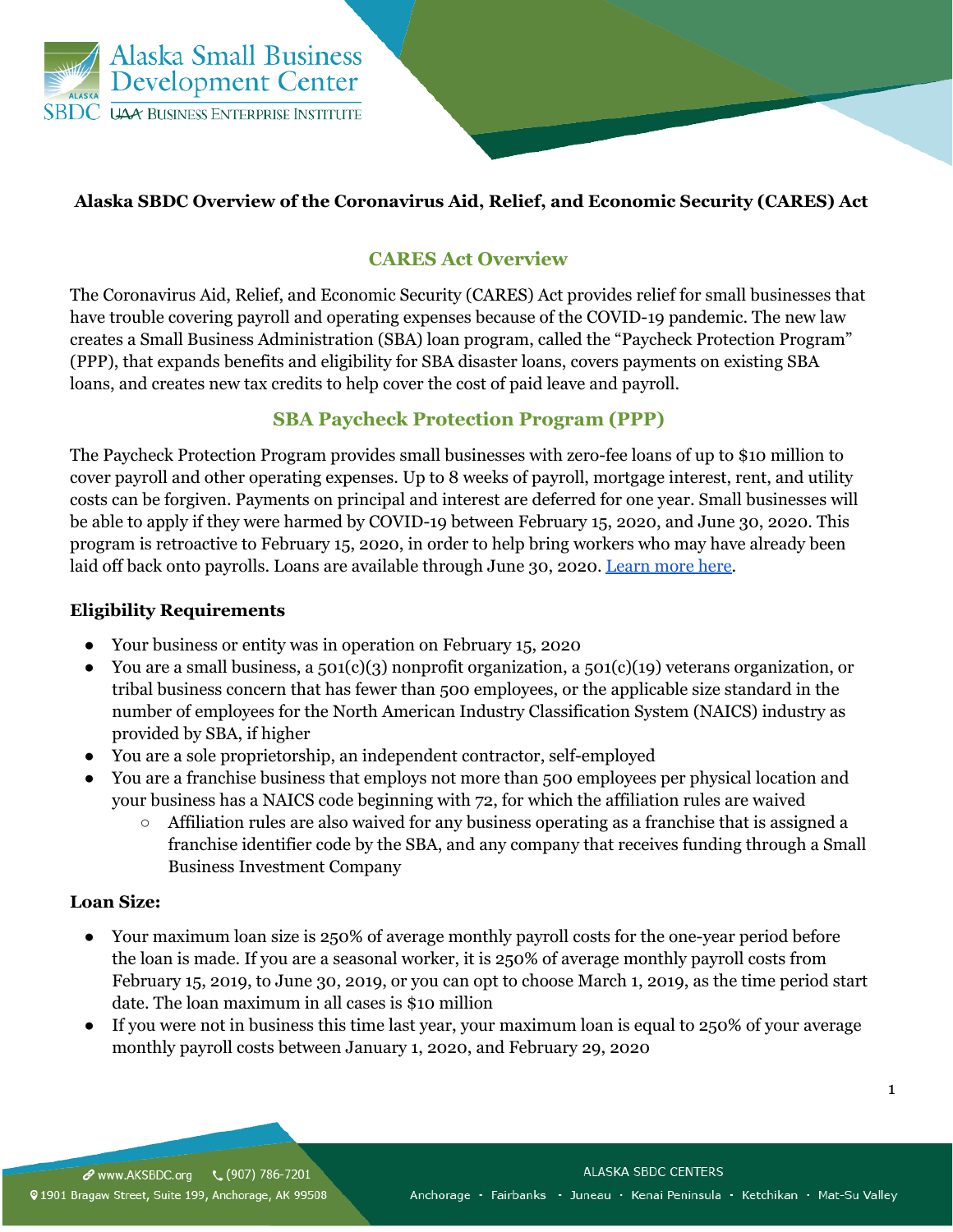

### **Payroll costs for the purposes of determining your loan size include:**

- Compensation (salary, wage, commission, or similar compensation, payment of cash tip)
- Payment for vacation, parental, family, medical, or sick leave
- Allowance for dismissal or separation
- Payment required for group health care benefits, including insurance premiums
- Payment of any retirement benefit
- Payment of State or local tax assessed on the compensation of employees

The following costs do not count towards your loan size: compensation over \$100,000, certain withheld taxes, compensation for employees outside of the United States, and required leave under the Families First Coronavirus Response Act, for which a credit is allowed.

### **Use of Loan Funds:**

- Payroll costs (all costs included above
- Costs related to group health care benefits during periods of paid sick, medical, or family leave, and insurance premiums
- Employee salaries, commissions, or similar compensations (except as excluded above)
- Payments of interest on any mortgage (but not payment or prepayment of principal)
- Rent
- Utilities
- Interest on any other debt obligations that were incurred before February 15, 2020

### **Loan Terms:**

For any amounts not forgiven, the maximum term is 10 years, the maximum interest rate is 4 percent, zero loan fees, zero prepayment fee (SBA will establish application fees caps for lenders that charge).

### **Loan Forgiveness:**

You can apply to your lender to forgive your loan for the amount of payroll costs plus payments of mortgage interest, rent, and utilities incurred during the 8-week period after the loan is disbursed. The amount that can be forgiven is proportionate to maintaining employees and wages.

## **You must apply through your lender for forgiveness and provide:**

- Documentation verifying the number of employees on payroll, their pay rate, IRS payroll and state income tax filings, and unemployment insurance filings;
- Documentation verifying payments of rent, mortgage interest, utilities, and other debt; and
- Certification from your business that the documentation provided is true and that the amount of the loan that is being forgiven was used in line with the program's requirements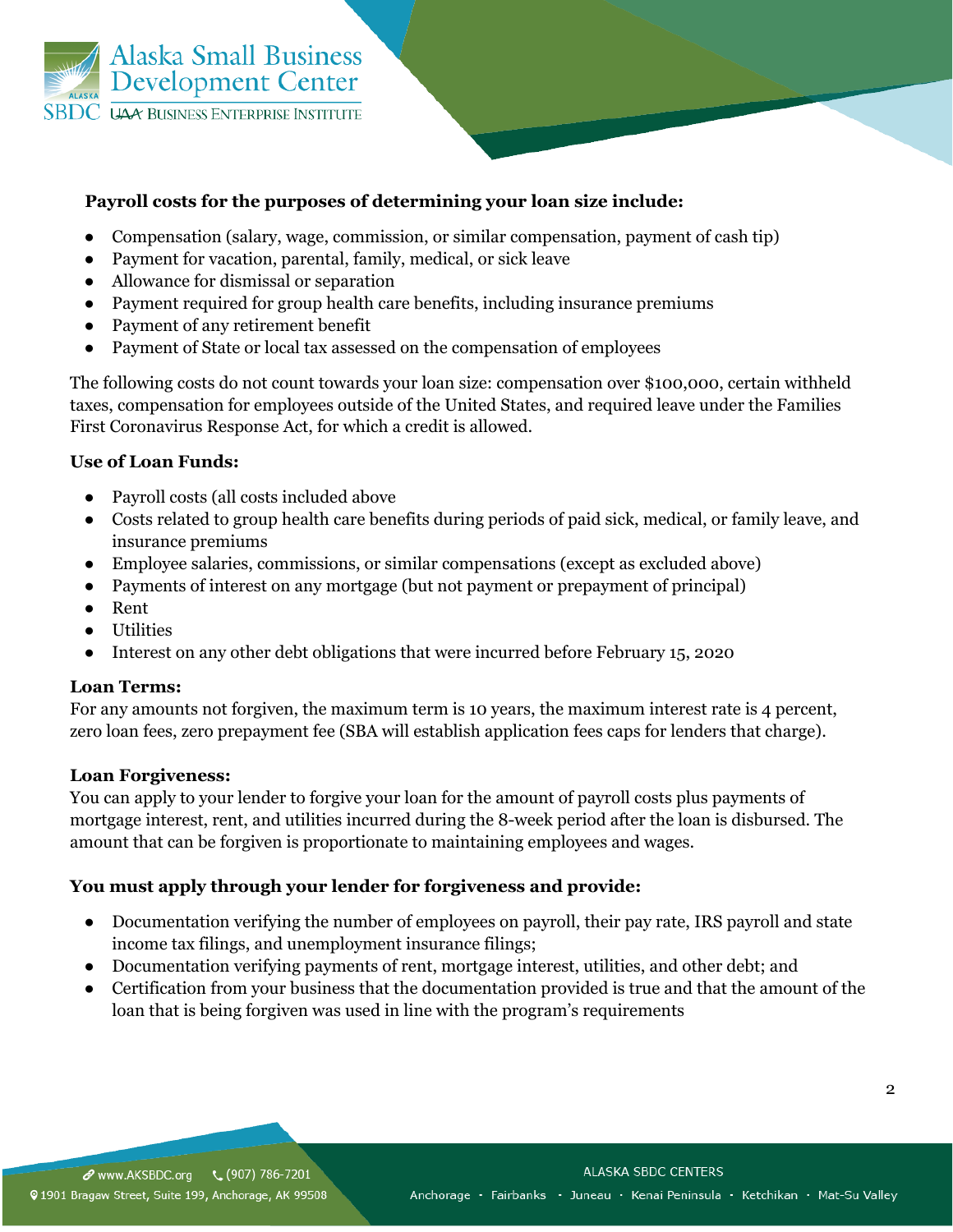

Any loan amounts not forgiven are carried forward as an ongoing loan with max terms of 10 years, at a maximum interest rate of 4 percent. Principal and interest will continue to be deferred, for a total of 6 months to a year after disbursement of the loan.

### **Can I use a Paycheck Protection Loan with other SBA loans?**

Yes, you may apply for a paycheck protection loan and other SBA loans, including the SBA economic injury disaster loans, 7(a) loans, 503 loans, and microloans. However, you may not use funds from each of these programs for the same purposes.

### **More Information**

For more information about SBA loan programs, please visit the Small Business Administration. More information about the Paycheck Protection Loan Program and other resources for small businesses can be found on the U.S. Senate Committee on Small Business and Entrepreneurship website.

If you need additional assistance, please reach out to your local Alaska Small Business Development Center, or Alaska SBA District Office.

## **SBA Economic Injury Disaster Loans (EIDL)**

The CARES Act creates a new emergency grant of \$10,000 for small businesses that apply for an SBA Economic Injury Disaster Loan (EIDL). EIDLs are loans up to \$2 million with interest rates of 3.75% for businesses and 2.75% for nonprofits, and principal and interest payments deferred up to 4 years.

The EIDL may be used to pay for expenses that could have been met had the disaster not happened, including payroll and other operating expenses. The EIDL does not need to be repaid even if the applicant is denied an EIDL. A small business may apply for an EIDL and a Paycheck Protection Program loan. The EIDL will be subtracted from the amount of the Paycheck Protection Program loan that is forgivable.

## **Emergency Bridge Loan (EDL) Overview**

The Coronavirus Aid, Relief, and Economic Security (CARES) Act temporarily expands eligibility for SBA economic injury disaster loans (EIDL) and provides an Emergency Bridge Loan (EDL) of up to \$10,000 advance to small businesses and private non-profits harmed by COVID-19 within 3 days of applying for an SBA Economic Injury Disaster Loan (EIDL). To access the advance, you first apply for an EIDL and then request the advance. **The advance does not need to be repaid under any circumstance**, and may be used to keep employees on payroll, to pay for sick leave,meet increased production costs due to supply chain disruptions, or pay business obligations, including debts, rent, and mortgage payments.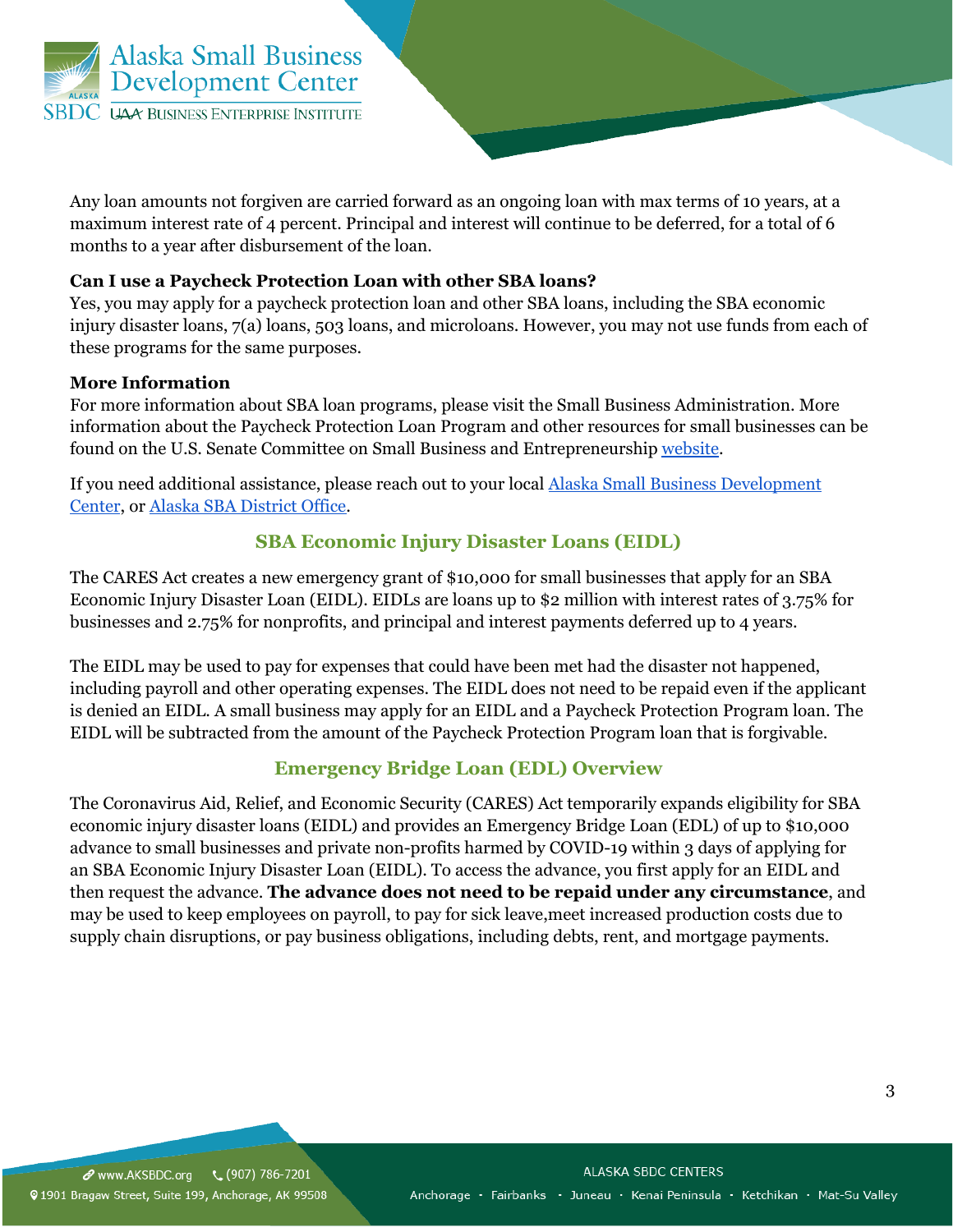

## **Eligibility**

In addition to the entities that are already eligible for SBA disaster loans (small businesses, private non-profits, and small agriculture cooperatives), eligibility is temporarily expanded to include:

- Business entities with 500 or fewer employees
- Sole proprietorships, with or without employees
- Independent contractors
- Cooperatives and employee owned businesses
- Tribal small businesses
- Private non-profits of any size.

Additionally, you must have been in business as of January 31, 2020. Expanded eligibility criteria and the emergency grants are only available between January 31, 2020 and December 31, 2020.

## **How to Apply**

- You can apply for an EIDL online with the Small Business Administration (SBA)
- When you apply, you can request an emergency advance of \$10,000
- The SBA will provide the advance within 3 days of receiving your application
- You will *not* have to repay the advance, even if your application for the EIDL is denied
- You can visit an SBA resource partner who can help guide you through the loan application process
- Find your nearest Alaska SBDC or Women's Business Center here.

## **Can I apply for other SBA loan programs?**

If you apply for an EIDL and the advance, you can still apply for a Paycheck Protection Program loan. However, the amount forgiven under a Paycheck Protection Program loan will be decreased by the \$10,000 advance.

# **Debt Relief for New and Existing SBA Borrowers**

For small businesses that already have an SBA loan (such as a 7(a), 504, or microloan) or take one out within 6 months after the CARES Act is enacted, the SBA will pay all loan costs for borrowers, including principal, interest, and fees, for six-months. SBA borrowers may also seek an extension of the duration of their loan and delay certain reporting

# **SBA 7(a), 504, or Microloan Overview**

The Coronavirus Aid, Relief, and Economic Security (CARES) Act provides immediate relief to small businesses with SBA 7(a), 504, and microloans. For existing borrowers, SBA will cover all loan payments on these SBA loans, including principal, interest, and fees, for six months.

This relief will also be available to new borrowers who take out loans within six months of the enactment of the CARES Act.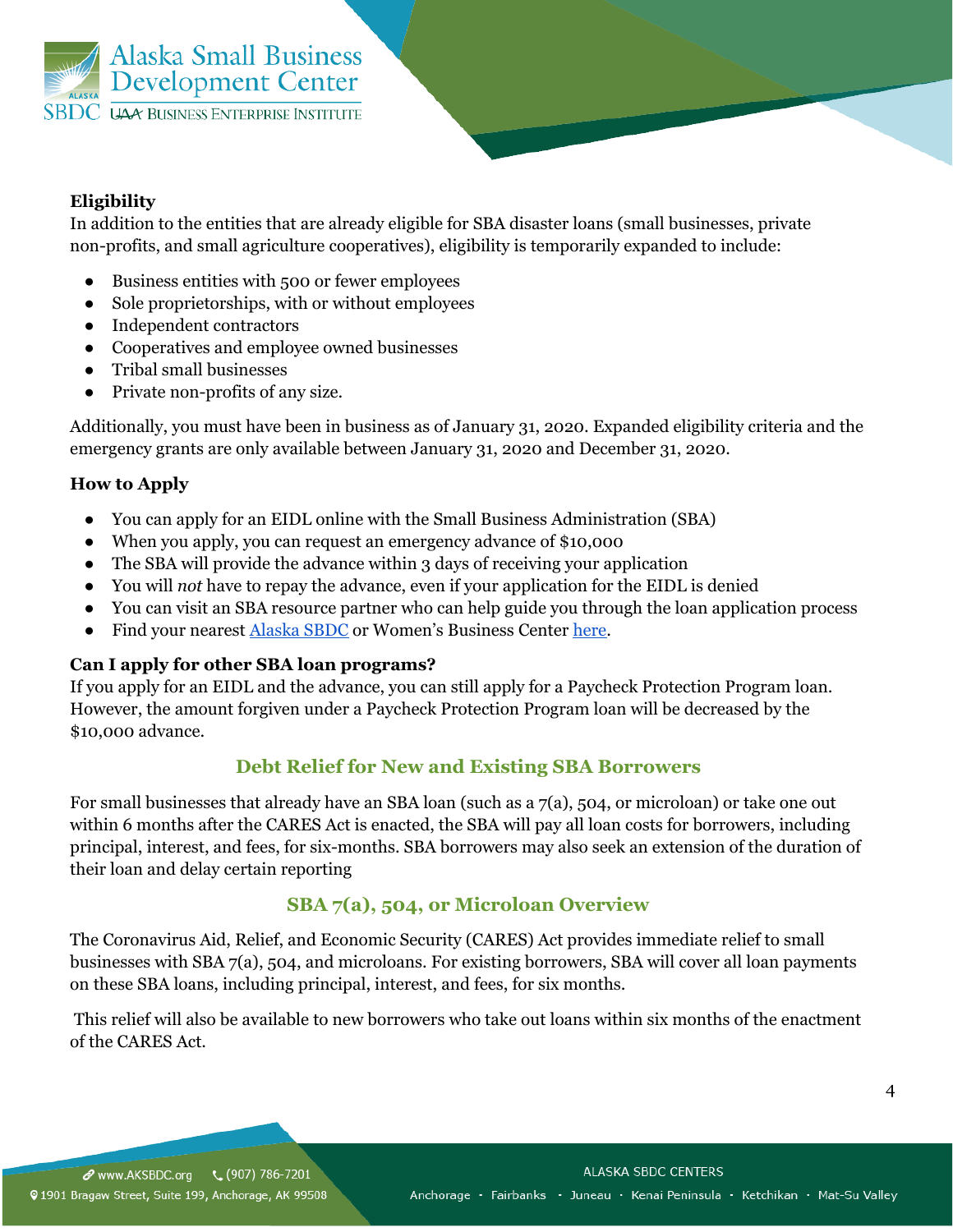

## **SBA 7(a), 504, or Microloan Eligibility**

- You have an SBA 7(a), 504, or microloan loan (Paycheck Protection loans and SBA disaster loans are not eligible—but payments are already deferred under those loans)
- You apply for and receive an SBA  $7(a)$ , 504, or microloan within six months of enactment of the CARES Act
- To check if you are eligible for an SBA  $7(a)$ , 504, or microloan, please visit the Small Business Administration website

### **More about SBA loans**

- An SBA  $7(a)$  loan is a loan of up to \$5 million for borrowers who lack credit elsewhere and need access to versatile financing, providing short-term or long-term working capital and to purchase an existing business, refinance current business debt, or purchase furniture, fixtures, and supplies
- A 504 loan is a loan up to \$5.5 million for small businesses that provides long-term, fixed-rate financing used to acquire fixed assets for expansion or modernization. You must apply through a Certified Development Company, which is a nonprofit corporation that promotes economic development
- A microloan loan is a loan up to \$50,000 to help small businesses and certain not-for- profit childcare centers to start up and expand. The average microloan is about \$13,000. These loans are delivered through mission-based lenders that also provide business counseling
- You can visit an SBA resource partner who can help guide you through the loan application process. Find your nearest **Alaska SBDC** or Women's Business Center here
- You can use SBA's free lender match tool to find a lender near you

## **How do I get debt relief?**

Debt relief is automatic, but you should check in with your lender. Under the new law, the SBA is directed to make payments within 30 days of the date on which the first payment is due. requirements.

## **Relief for Small Business Government Contractors**

If you are a government contractor, there are a number of ways that Congress has provided relief and protection for your business. Agencies will be able to modify terms and conditions of a contract and to reimburse contractors at a billing rate of up to 40 hours per week of any paid leave, including sick leave. The contractors eligible are those whose employees or subcontractors cannot perform work on site and cannot telework due to federal facilities closing because of COVID-19. If you need additional assistance, please reach out to your Alaska PTAC.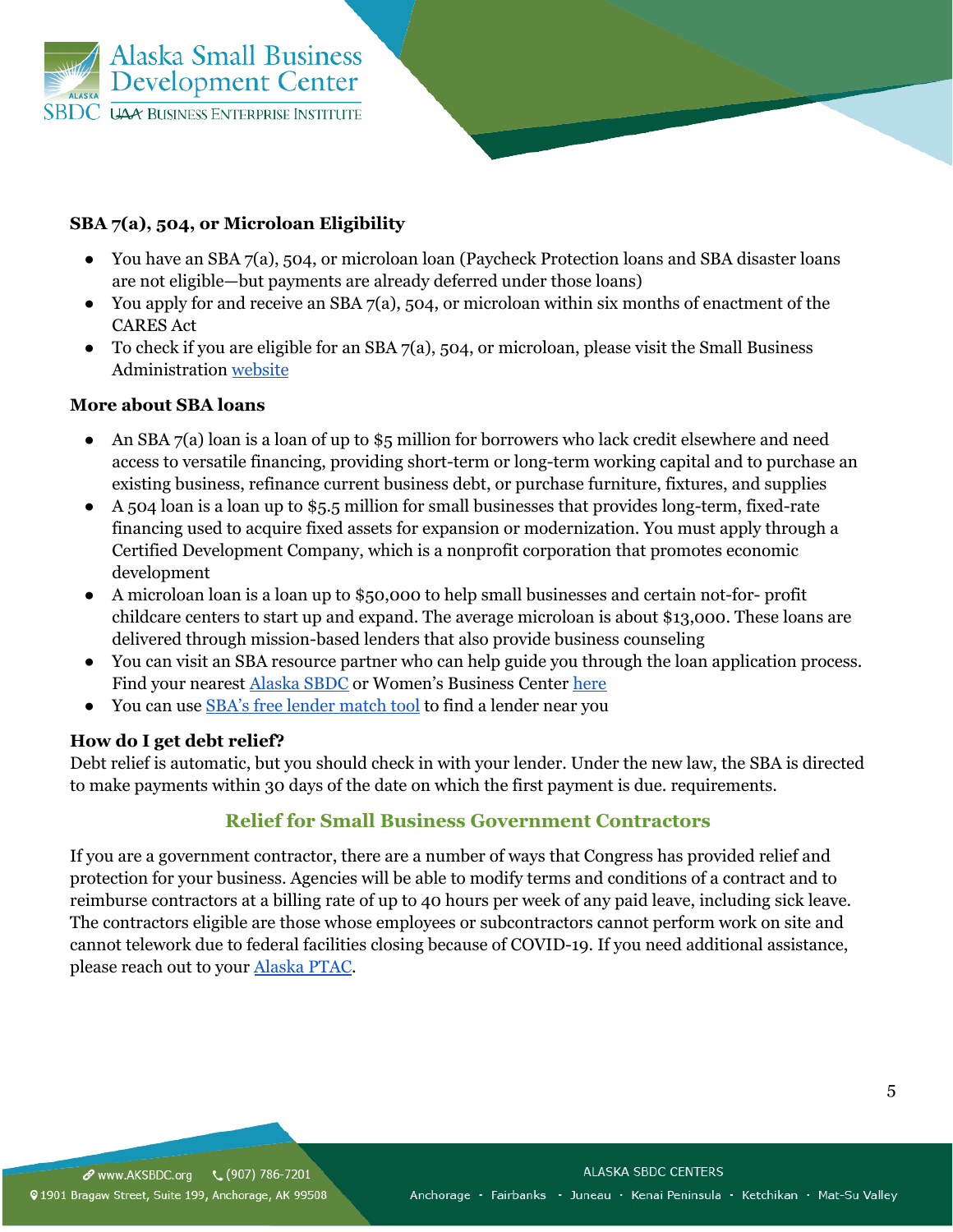

## **Employee Retention Tax Credit**

The CARES Act creates a refundable payroll tax credit for businesses, large and small, that retain their employees during the COVID-19 crisis. Employers are eligible if they have been fully or partially suspended as a result of a government order, or they experience a 50% reduction in quarterly receipts as a result of the crisis.

For employers with 100 or fewer full-time employees, they may claim a credit for wages paid to all of their employees, up to \$10,000 a person. For employers with more than 100 employees, they may claim a credit for those employees who are furloughed or face reduced hours as a result of the employer's closure or economic hardship.

The Department of the Treasury is authorized to advance payment of the employee retention tax credit. This tax credit is not available if the employer takes an SBA paycheck protection loan.

## **Employee Retention Tax Credit Overview**

The Coronavirus Aid, Relief, and Economic Security (CARES) Act creates a refundable payroll tax credit for businesses (large and small) and non-profits that retain their employees during the COVID-19 crisis. The tax credit is equal to 50% of wages and compensation. There is an overall limit on wages per employee of \$10,000. The credit is provided through December 31, 2020.

## **Employee Retention Tax Credit Eligibility**

Employers are eligible if they have been fully or partially suspended as a result of a government order, or if they experience a 50 percent reduction in quarterly receipts as a result of the crisis.

## **Amount of Tax Credit**

- For employers with 100 or fewer full-time employees, they may claim a credit for wages paid to all of their employees, up to \$10,000 a person
- For employers with more than 100 employees, they may claim a credit for those employees who are furloughed or face reduced hours as a result of the employer's closure or economic hardship.

### **Applying the Tax Credit**

The credit can be claimed against the business or non-profit's quarterly payroll tax liability and is fully refundable to the extent of excess. The Department of the Treasury is authorized to make advance payments of the tax credit, and to waive penalties for employers who do not deposit applicable payroll taxes in anticipation of receiving the credit.

## **Tax Credit Limitations**

This tax credit is not available if the employer takes an SBA paycheck protection loan.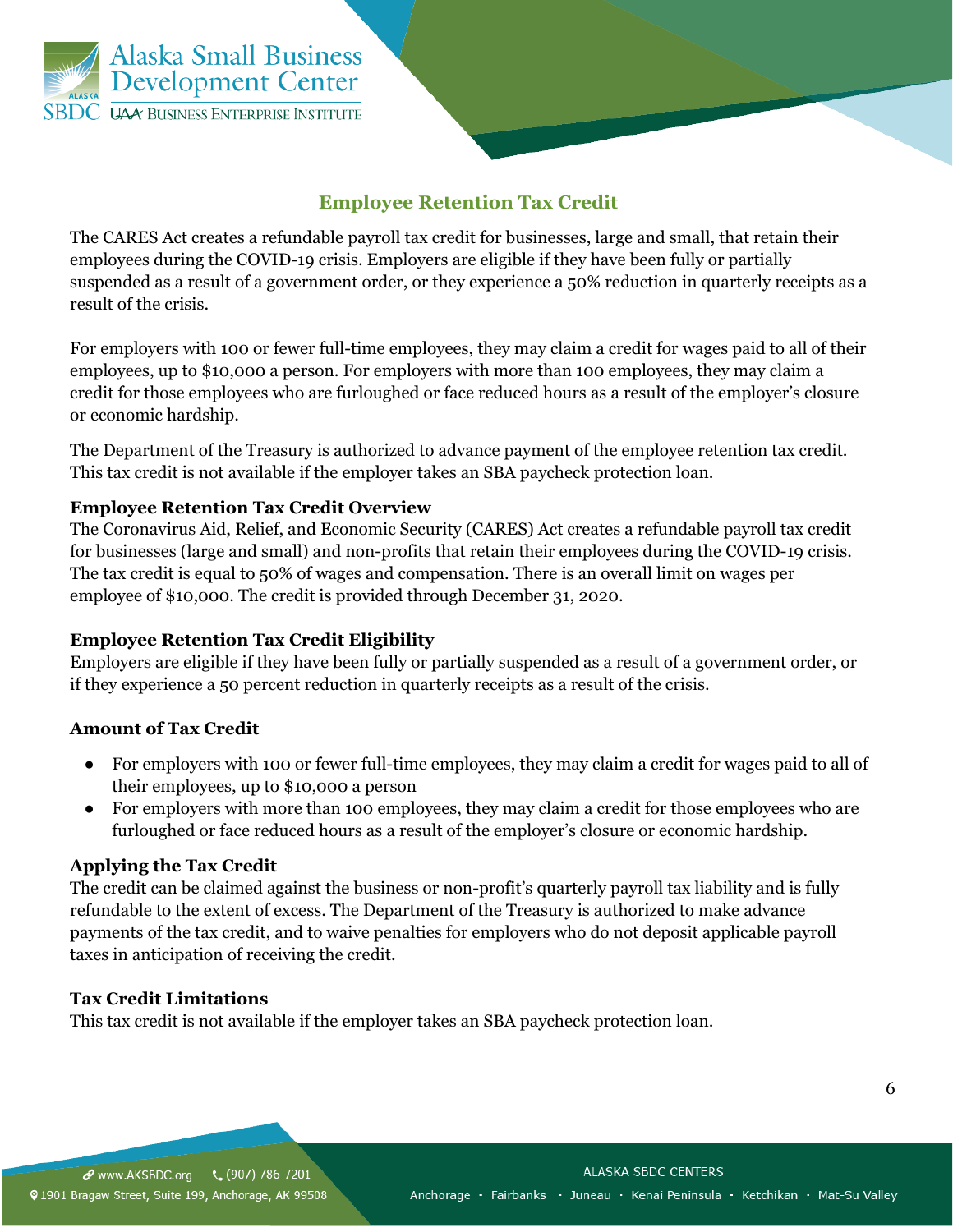

### **More Information**

As more information about this tax credit becomes available, please check the IRS's website at https://www.irs.gov/coronavirus.

# **Payroll Tax Delay**

The CARES Act allows employers to delay paying the employer-portion of payroll taxes through the end of 2020. The deferred amount is due in two installments - 50% is due before December 31, 2021, and the other 50% is due before December 31, 2022. Deferral is not available if the employer takes an SBA paycheck protection loan.

## **Payroll Tax Delay Overview**

The Coronavirus Aid, Relief, and Economic Security (CARES) Act allows taxpayers to defer paying the employer portion of certain payroll taxes through the end of 2020, with all 2020 deferred amounts due in two equal installments, one at the end of 2021, the other at the end of 2022. Payroll taxes that can be deferred include the employer portion of FICA taxes, the employer and employee representative portion of Railroad Retirement taxes (that are attributable to the employer FICA rate), and half of SECA tax liability.

## **Payroll Tax Delay Eligibility**

Employers, both businesses and non-profits, are eligible to defer their payroll taxes, unless they receive a loan under the SBA Paycheck Protection Program.

## **Payroll Tax Delay Deadlines**

- Employers may defer payroll taxes through the end of 2020
- The first 50 percent of the deferred amount must be paid before December 31, 2021
- The second 50 percent of the deferred amount must be paid before December 31, 2022

## **More Information**

For more information, please check the IRS's website at https://www.irs.gov/coronavirus.

# **Advance Payment of Tax Credits for Paid Leave**

The CARES Act allows the Treasury to send advance payments of tax credits available to employers that are required to provide up to 12 weeks of coronavirus-related paid leave to their employees.

## **Advance Payment of Tax Credits for Paid Leave Overview**

The Families First Coronavirus Response Act (Families First) requires employers to provide temporary paid sick, family, and medical leave for employees who are directly affected by the COVID-19 outbreak.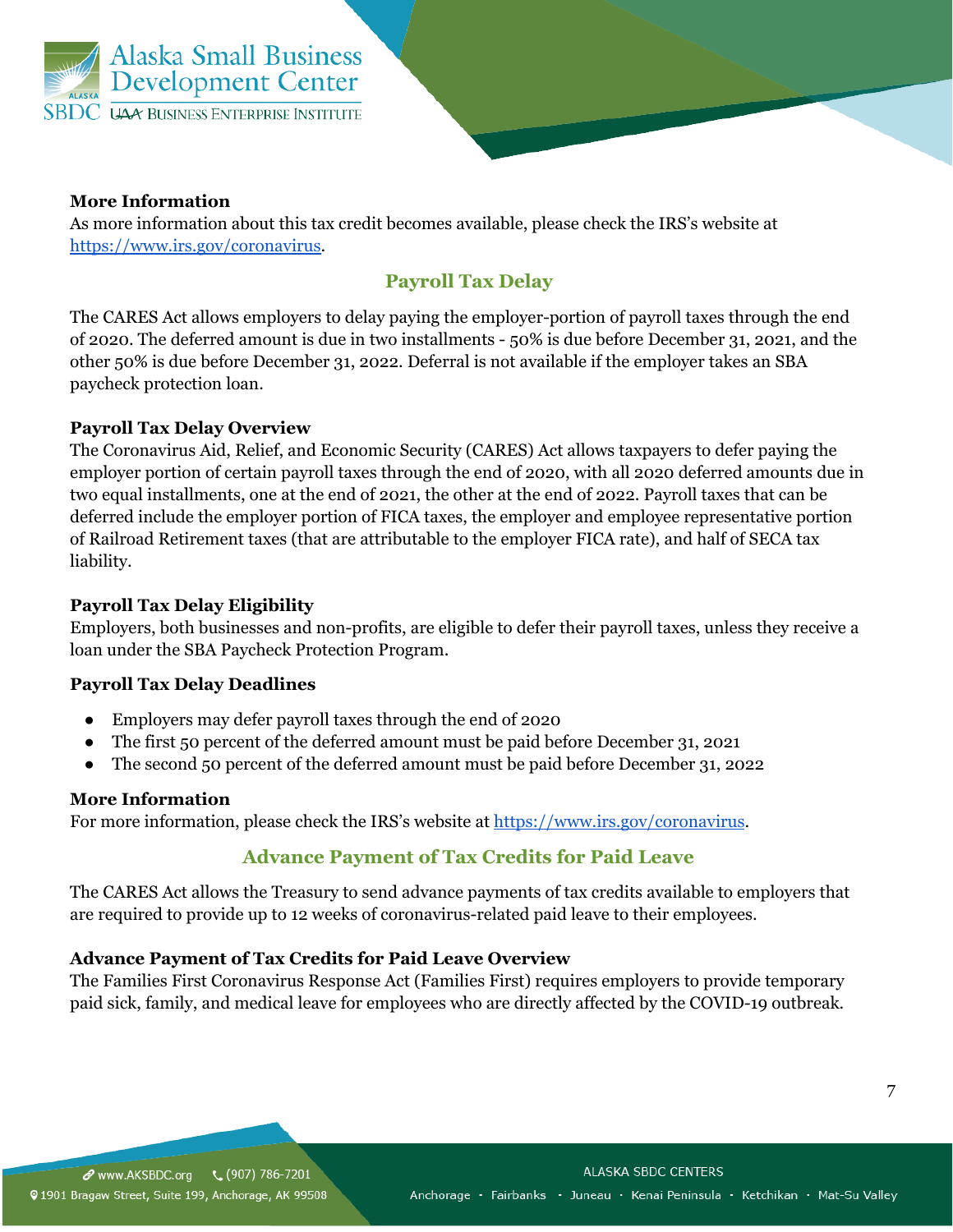

This leave will ensure that workers are able to stay home from work when sick and are able to take care of their loved ones. These emergency categories of leave go into effect on April 1, 2020 and all leave required under this law expires on December 31, 2020.

## **Are my employees eligible for these paid leave programs?**

If you are an employer with less than 500 employees, then your employees may be eligible for both paid sick leave and paid family leave under Families First.

Only employees who have been employed for at least 30 calendar days are eligible for paid family leave.

### **Can my business be exempted from the law's requirements?**

If your business has fewer than 50 employees, you may apply to the United States Department of Labor's (DOL) Wage and Hour Division (WHD) for an exemption from *only the emergency paid family and medical leave requirement* if meeting the requirement would put the life of your business in jeopardy.

For more information about an exemption, please contact the WHD at 1-866-4US-WAGE.

## **My business will have to provide leave to employees. What are my employees entitled to?**

## **Emergency Paid Sick and Family Leave**

### **Employees may use sick leave because:**

- They are subject to a federal, state, or local quarantine, or isolation order related to COVID-19
- They have been advised by a health care provider to self-quarantine due to concerns related to COVID-19
- They are experiencing symptoms of COVID-19 and seeking a medical diagnosis
- They are caring for an individual who is subject to an order as described in paragraph (1) or has been advised as described in paragraph (2)
- They are caring for a son or daughter because the school or place of care of the son or daughter has been closed, or the childcare provider of such son or daughter is unavailable due to COVID-19 precautions
- They are experiencing any other substantially similar condition specified by the secretary of Health and Human Services

## **Emergency Paid Sick Leave Pay:**

- Full-time employees will receive their full regular rate of pay, capped at a total of \$511 per day, for leave taken pursuant to reasons (1), (2), and (3) above
- Full-time employees will receive two-thirds their full regular rate of pay, capped at a total of \$200 per day, for leave taken pursuant to reasons (4), (5), and (6) above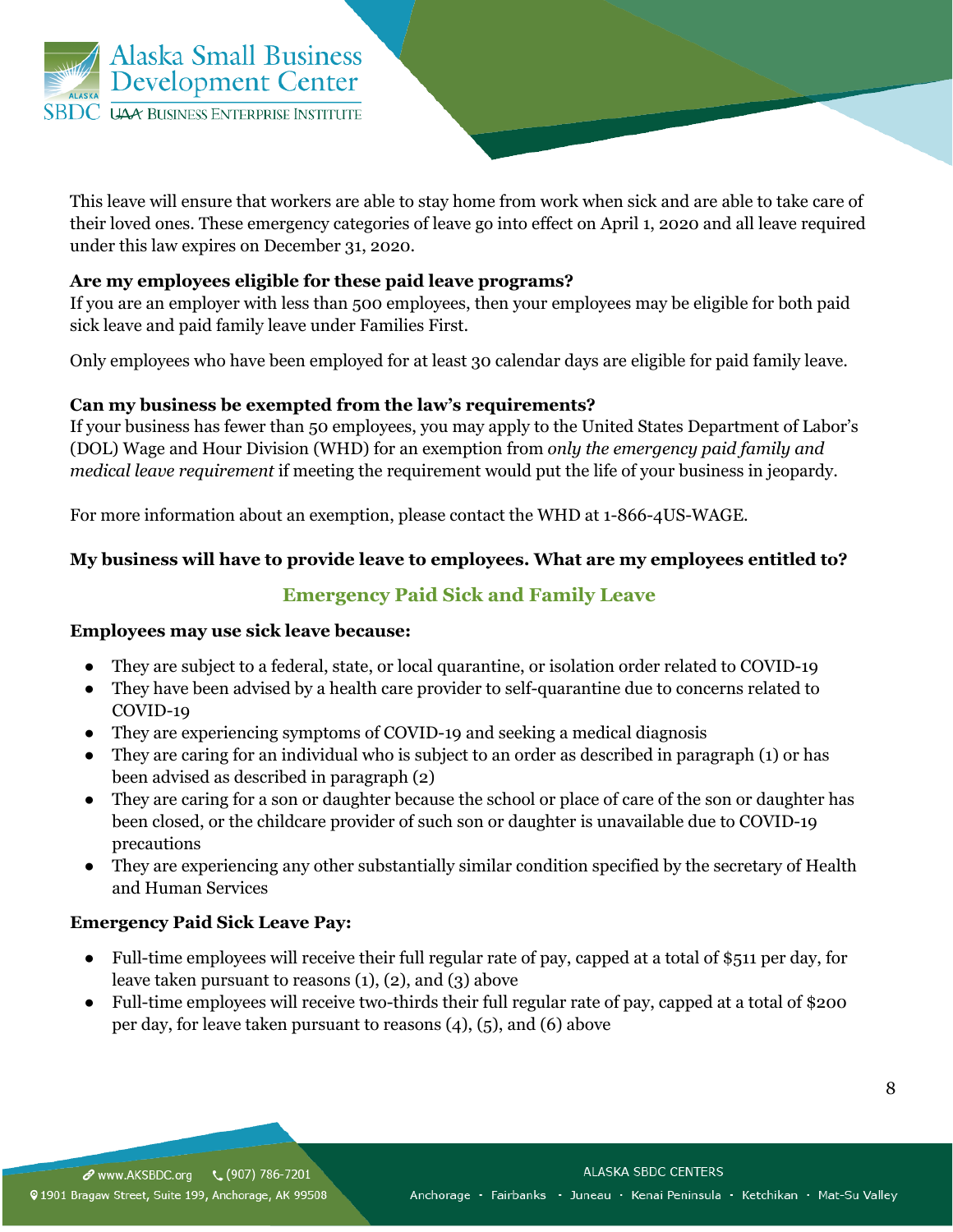

● For part-time employees or those with irregular hours, leave pay will be calculated based on the number of hours the employee works on average over a 2-week period in the past year.

#### **Emergency Paid Sick Leave Duration:**

● If eligible for paid sick leave, full time employees will be granted 80 hours (10 days) of paid sick leave

Part-time employees will be granted a prorated amount based on their average number of hours

#### **Emergency Paid Family and Medical Leave**

Employees may use family and medical leave to:

● Care for a child under 18 years of age whose school or childcare provider has been closed due to reasons related to COVID-19

#### **Emergency Paid Family and Medical Leave Pay:**

- The first 10 days of this leave is unpaid, although employees may use paid time off or sick time to cover some, or all, of the initial unpaid period
- After the initial 10 days, full time employees will receive two-thirds of their regular rate of pay, capped at a total of \$200 a day

#### **Emergency Paid Family and Medical Leave Duration:**

- If eligible for paid family and medical leave, full-time employees may take such leave for up to 12 weeks total
- Part-time employees or those with irregular schedules will be paid at  $2/3$  of their regular rate for the average number of hours worked over the prior 6 months of employment.

### **I already provide my employees with paid sick leave, can I change my policy because of these requirements?**

No, please be aware that this emergency paid sick leave does not diminish your employee's existing rights to paid leave under a collective bargaining agreement or existing employer policy.

#### **When does this take effect and will I get in trouble if I don't provide leave immediately?**

The law takes effect on April 1, 2020. However, DOL will not bring an enforcement action against any employer for violations in the first 30 days so long as the employer has acted reasonably and in good faith to comply.

#### **Will I receive any help in paying for this leave?**

Yes, the Families First law provides for a refundable tax credit to offset the costs of any paid leave wages that you must pay because of these requirements.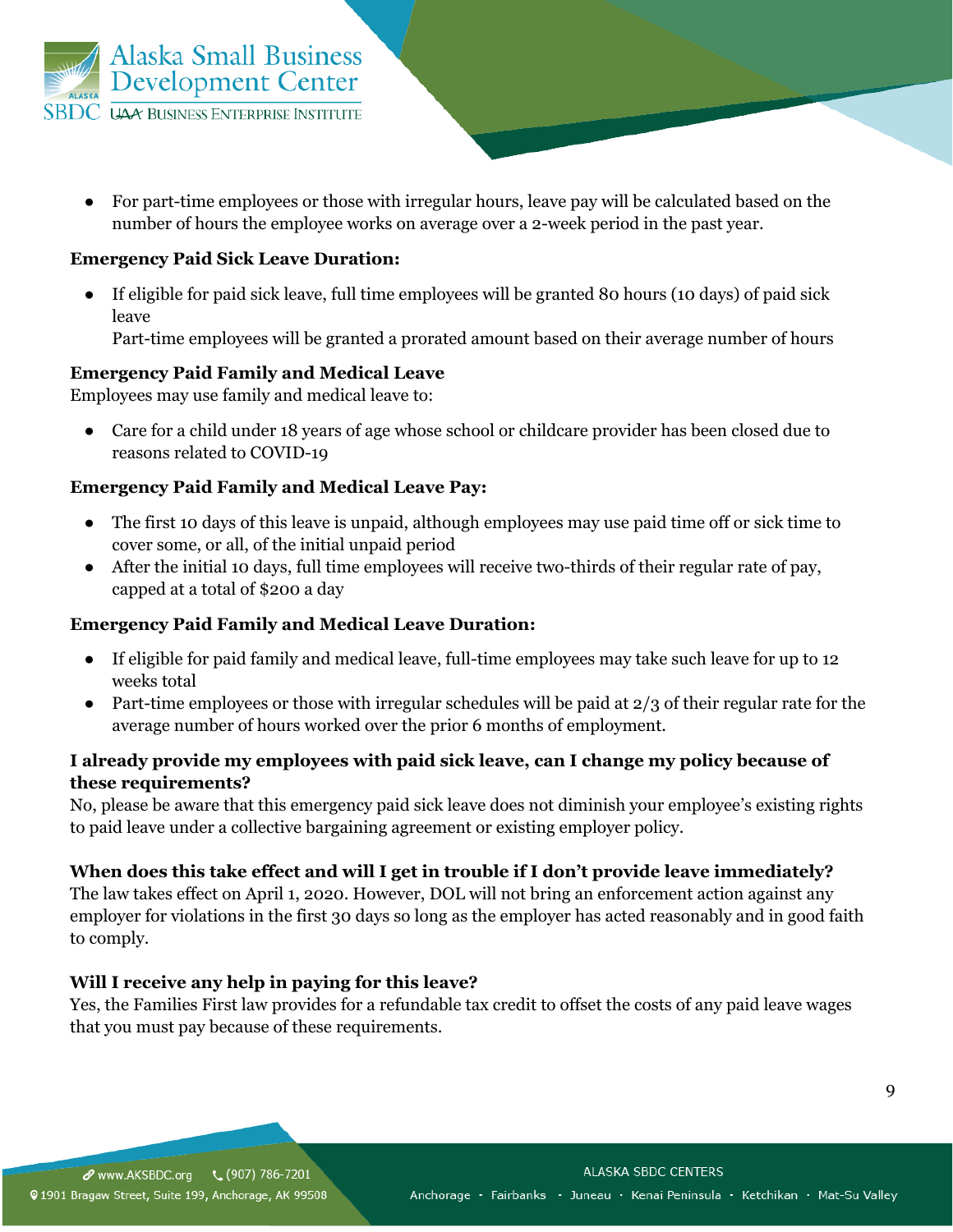

## **How will these tax credits work, and does this help me immediately?**

Eligible employers who pay qualifying sick or family and medical leave will be able to keep an amount of the payroll taxes equal to the amount of qualifying sick and family and medical leave that they paid, rather than deposit them with the IRS.

The payroll taxes that are available for retention include withheld federal income taxes, the employee share of Social Security and Medicare taxes, and the employer share of Social Security and Medicare taxes with respect to all employees.

If there are not sufficient payroll taxes to cover the cost of qualified sick and family and medical leave paid, employers will be able file a request for an accelerated payment from the IRS for the difference. The IRS expects to process these requests in two weeks or less.

**Can I claim a tax credit for paid sick leave I already provide to my employees?** No, only leave required under Families First, and granted starting April 1, 2020, is eligible for a tax credit.

### **More Information**

For more information on implementing emergency paid leave, please visit www.dol.gov/ agencies/whd/pandemic/ffcra-employer-paid-leave, or call the Department of Labor's Wage and Hour Division at 1-866-4US-WAGE.

For more information on employer tax credits related to emergency paid leave, please visit www.irs.gov/newsroom/treasury-irs-and-labor-announce-plan-to-implement-coronavirus-relatedpaid-leave-for-workers-and-tax-credits-for-small-and-midsize-businesses-to-swiftly-recover-thecost-of-providing-coronavirus.

The "Emergency Paid Sick Leave Act" and the "Emergency Family and Medical Leave Act" are established by Division E and Division C of the Families First Coronavirus Response Act, respectively.

## **Business Tax Relief**

The CARES Act provides other forms of tax relief for businesses, including loosening requirements for net operating losses, and limitations on business interest deductions. The CARES Act also permanently fixes the qualified improvement property (QIP) error in the 2017 tax law, so that QIP investments are entitled to 100% recovery over 15 years. Distillers are exempt from excise taxes on undenatured alcohol for the purpose of producing hand sanitizer. More information is available here.

### **Business Tax Relief Overview**

The Coronavirus Aid, Relief, and Economic Security (CARES) Act provides the following tax relief for businesses and non-profits.

10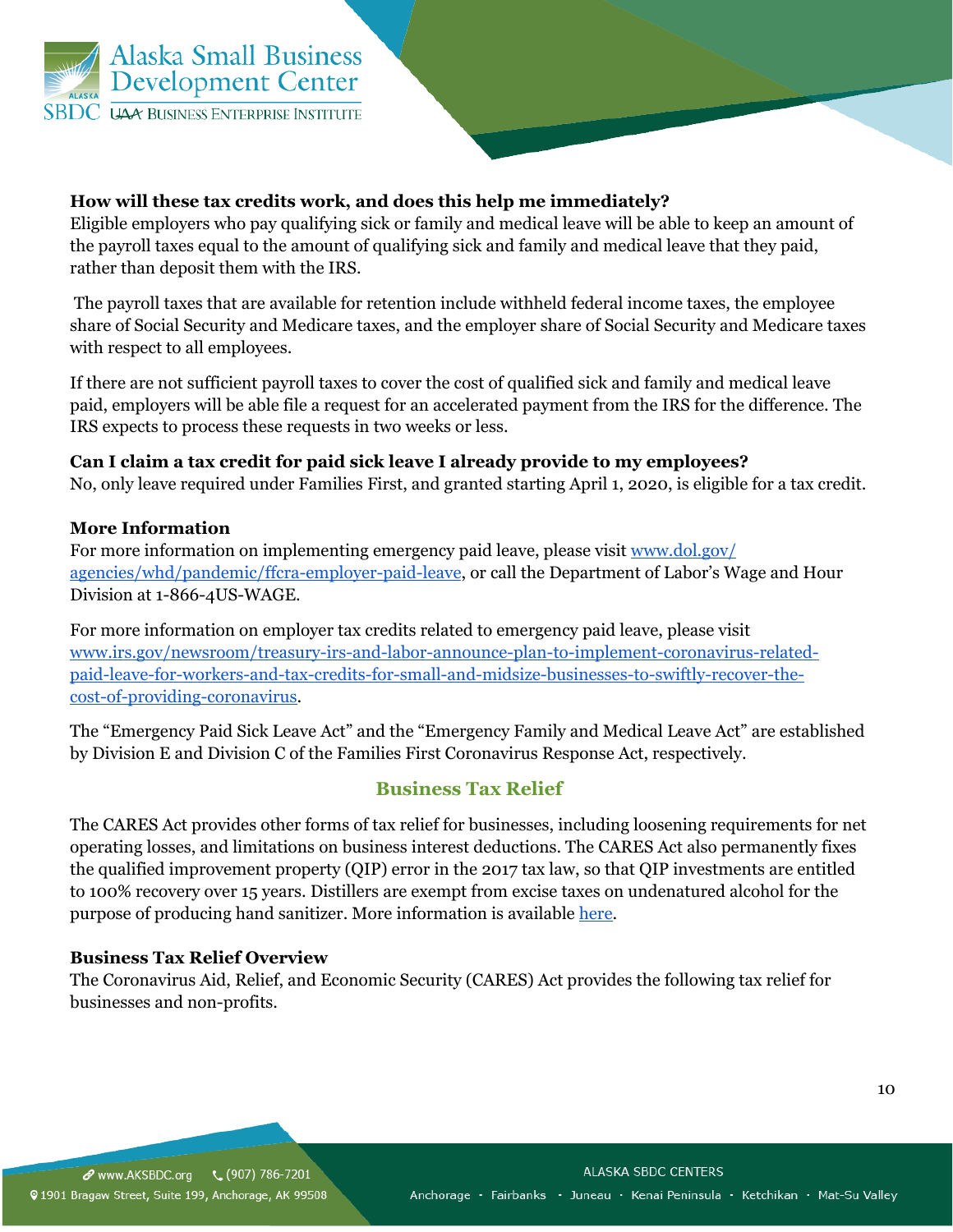

### **Employee Retention Tax Credit**

The CARES Act creates a refundable payroll tax credit for businesses, large and small, that retain their employees during the COVID-19 crisis. Employers are eligible if they have been fully or partially suspended as a result of a government order, or they experience a 50 percent reduction in quarterly receipts as a result of the crisis.

For employers with 100 or fewer full-time employees, they may claim a credit for wages paid to all of their employees, up to \$10,000 a person. For employers with more than 100 employees, they may claim a credit for those employees who are furloughed or face reduced hours as a result of the employer's closure or economic hardship. The Department of the Treasury is authorized to advance payment of the employee retention tax credit. This tax credit is not available if the employer takes an SBA paycheck protection loan.

### **Payroll Tax Delay**

The CARES Act allows employers to delay paying the employer-portion of payroll taxes through the end of 2020. The deferred amount is due in two installments—50 percent is due before December 31, 2021, and the other 50 percent is due before December 31, 2022. Deferral is not available if the employer takes an SBA paycheck protection loan.

### **Advance Payment of Tax Credits for Paid Leave**

The CARES Act allows the Treasury to send advance payments of tax credits available to employers that are required to provide up to 12 weeks of coronavirus-related paid leave to their employees.

### **Expanded Net Operating Losses**

The CARES Act expands the use of net operating losses (NOLs) by modifying restrictions put in place by the Tax Cuts and Jobs Act of 2017 (TCJA) (P.L. 115-97). The TCJA limited net operating losses (NOLs) arising after 2017 to 80 percent of taxable income and eliminated the ability to carry NOLs back to prior taxable years.

### **NOL Carrybacks**

The CARES Act modifies the treatment of NOL carrybacks so that in the case of taxable years beginning before 2021, taxpayers will be eligible to carry back NOLs to the prior five taxable years. Effectively, this delays the 80 percent taxable income limitation until 2021 and temporarily extends the carryback period from zero to five years. The provision also temporarily disregards NOL carrybacks for the section 965 transition tax. C corporations may elect to file for an accelerated refund to claim the carryback benefit.

### **NOL Carryforwards**

The CARES Act modifies the treatment of NOL carryforwards so that in the case of taxable years beginning before 2021, taxpayers will be entitled to an NOL deduction equal to 100 percent of taxable income (rather than the 80 percent limitation in present law).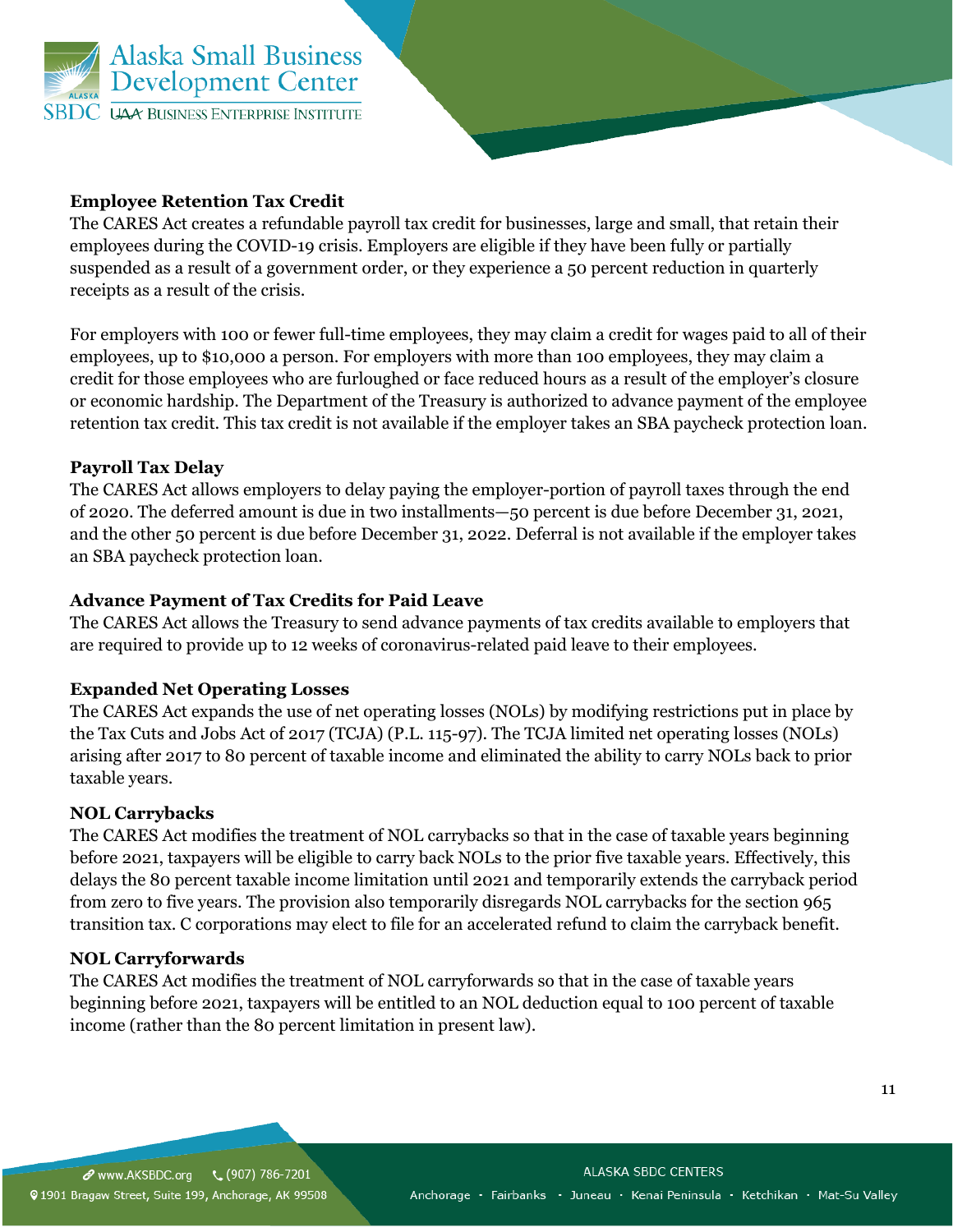

In the case of taxable years beginning after 2021, taxpayers will be eligible for: (1) a 100 percent deduction of NOLs arising in tax years prior to 2018, and (2) a deduction limited to 80 percent of modified taxable income for NOLs arising in tax years after 2017.

### **Modification of Limitation on Losses for Taxpayers other than Corporations**

The CARES Act retroactively turns off the excess active business loss limitation rule implemented with the TCJA by amending the provision to apply to tax years beginning after December 31, 2020 (rather than December 31, 2017). It also turns off active farming loss rules for tax years beginning after December 31, 2017, and before December 31, 2020.

An active business loss is defined as deductions in excess of income and gain attributable to a trade or business in which the taxpayer actively participates plus \$250,000 (\$500,000 for joint filers) (i.e. active business losses in excess of \$250,000 (\$500,000 for joint filers) were disallowed by the TCJA and treated as NOL carryforwards in the following tax year).

The CARES Act also includes technical corrections to the TCJA. The provision clarifies that excess business losses do not include any deduction under 172 or 199A or any deductions related to performing services as an employee. The provision also clarifies that, because capital losses cannot offset ordinary income under the NOL rules, capital loss deductions are not taken into account in computing the section 461(l) limitation, and that the amount of capital gain taken into account in calculating the section 461(l) limitation cannot exceed the lesser of capital gain net income from a trade or business or capital gain net income.

### **Modification of Credit for Prior Year Minimum Tax Liability of Corporations**

The TCJA repealed the corporate alternative minimum tax (AMT) and allowed corporations to claim outstanding AMT credits subject to certain limits for tax years prior to 2021, at which time any remaining AMT credit may be claimed as fully refundable. The CARES Act allows corporations to claim 100 percent of AMT credits in 2019 as fully refundable and provides an election to accelerate claims to 2018, with eligibility for accelerated refunds.

### **Modification of Limitation on Business Interest**

The TCJA generally limited the amount of business interest allowed as a deduction to 30 percent of adjusted taxable income (ATI). This provision generally allows businesses to elect to increase the interest limitation from 30 percent of ATI to 50 percent of ATI for 2019 and 2020, and allows businesses to elect to use 2019 ATI in calculating their 2020 limitation. A special rule for partnerships allows 50 percent of any excess business interest allocated to a partner in 2019 to be deductible in 2020 and not subject to the 50 percent (formerly 30 percent) ATI limitation. The remaining 50 percent of excess business interest from 2019 is subject to the ATI limitation. The 2019 ATI limitation remains at 30 percent of partnership ATI rather than 50 percent of ATI. The ATI limitation for 2020 is 50 percent of partnership ATI and partnerships may elect to use 2019 partnership ATI in calculating their 2020 limitation.